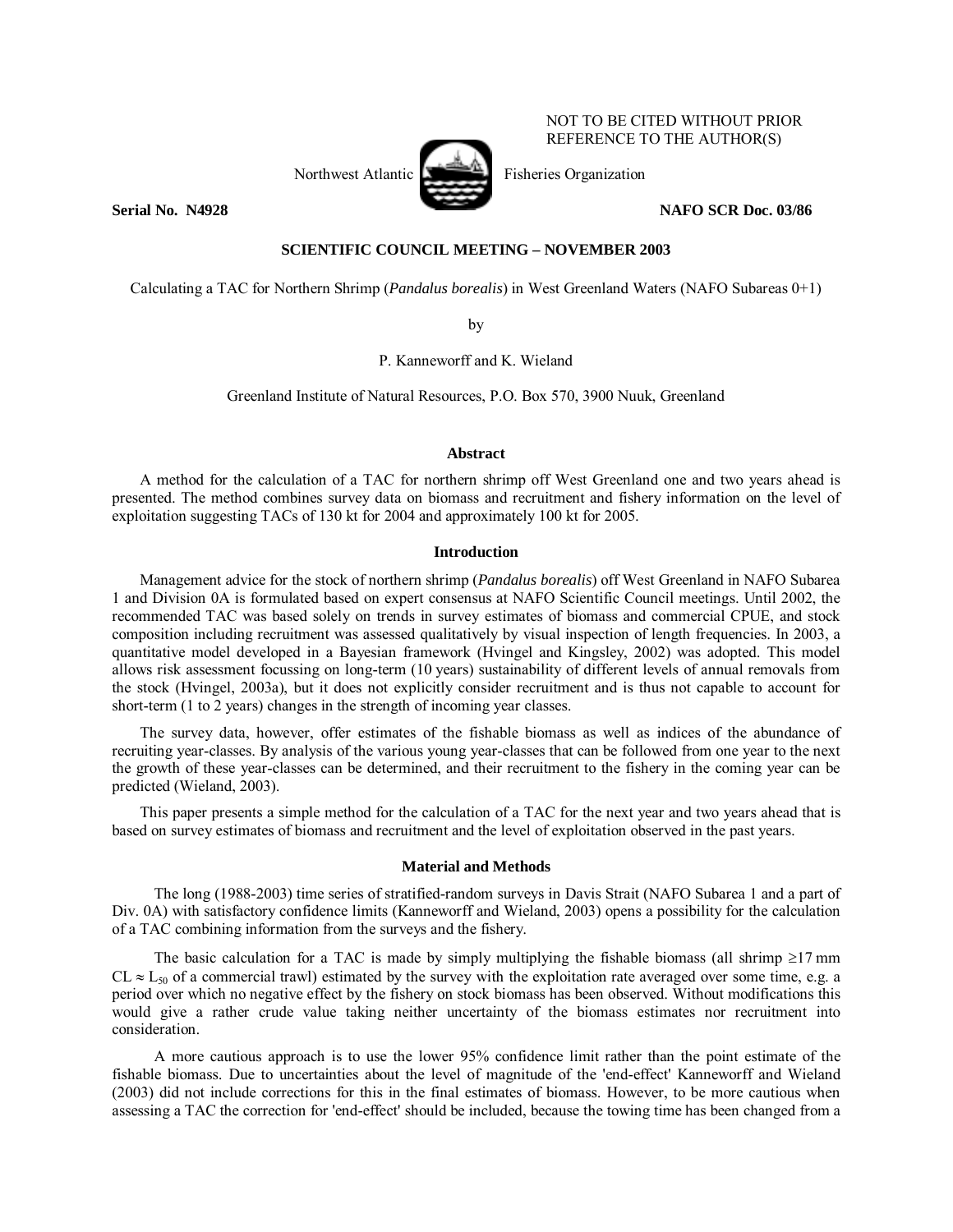standard of 60 minutes to a mixture of 15 and 30 minutes in recent years (Kanneworff and Wieland, 2003). The estimated 'end-effect' in terms of a constant addition to the towing time (2.78 minutes; Kingsley, 2001) has a varying effect on the biomass estimates from the trawling operations through the years, ranging from less than 5 % in the early years to 9-11 % in the most recent years.

The procedure for calculation of the TAC includes the following steps:

The point value and the lower 95 % confidence limit for the fishable biomass (FB) as estimated from the survey are determined and reduced by the 'end-error' correction (EE, in %), i.e.

$$
B_{\text{corr}} = FB * (100 - EE).
$$

A term representing the part of the recruits at age 2 that will become available to the fishery in the next year (∆Recr) is calculated using the deviation of the recruitment index for age group 2 from a long-term (10 year) average (Diff), the mean length (L) of age group 3 converted to weight, the natural mortality (M), and the proportion harvested by the commercial gear of this group (Prop) as

$$
Recr = Diff * a * Lb * e-M * Prop
$$

 here a and b are the coefficients of the length-weight relationship (Kanneworff and Wieland, 2003), and M is set arbitrarily to 1.3 per year. Changing this value, however, by  $\pm$  50 % has only a small effect on the estimated TAC  $(\pm 5 \%)$ .

- Finally, the corrected fishable biomass with the recruitment correction term added is multiplied by the exploitation rate  $(E = \text{Catch}/\text{FB})$  averaged over the past five years to give a TAC for the next year:

$$
AC = (FB_{corr} + \Delta Recr) * E.
$$

To propose a TAC two years ahead (for 2005) forecast values for fishable biomass and for abundance of age group 2 are needed. By regressing historical abundances of age group 2 to estimates of fishable biomass two years later Wieland (2003) estimated the fishable biomass in 2004 to be approximately 360 kt. This prediction is, however, only valid if growth, predation and in particular removal by the fishery relative to stock size (exploitation rate) remain unchanged. Thus, the catch for 2004 was set to 130 kt corresponding to the average exploitation rate for the years 1993-2003. The 2004 abundance of age group 2 is estimated by using the average of the five preceding years. Levels of error coefficient of variation and 'end-effect' percentage are proposed unchanged from 2003 to 2004.

#### **Results and Discussion**

Table 1 shows the input values for the TAC calculation from the survey period 1988-2003. Due to averaging of some of the parameters, such as abundance and exploitation rate, calculated TACs are given for 1999 and onwards only. The recruitment value used for 2004 may be too optimistic considering the relative poor recruitment observed in 2003, despite the actual high level of female biomass and the favourable temperature conditions at present (Kanneworff and Wieland, 2003). This has no substantial effect on the calculated TAC for 2005, as the proportion of the 2-group that will contribute to the fishery in the coming year is small in general.

 The TACs calculated for the lower 95 % confidence limit of the corrected fishable biomass are considerably below the realised catches (Fig. 1). Survey biomass (Kanneworff and Wieland, 2003) and commercial CPUE (Hvingel, 2003b) have increased in past years at catch levels close to TACs corresponding to the point estimates of corrected fishable biomass (Fig. 2). This as well as the declining exploitation rate in the most recent years may indicate that the stock could have tolerated catches above the recommended TACs. Consequently, the calculated TACs for 2004 are the highest in the time series. However, neither a TAC of 160 kt (point estimate) nor a TAC of 130 kt (lower 95 % confidence limit estimate) calculated for 2004 can be maintained in 2005 (Fig. 1 and 2) taking the lower fishable biomass estimated for 2004 into account, which is a result of the declining recruitment at age 2 after 2001. The expected TAC for 2005 would be about 100 kt if the long-term average of exploitation rate (0.35) were maintained suggesting a TAC of 130 kt for 2004.

#### **References**

Hvingel, C. and M.C.S. Kingsley, 2002. A framework for the development of management advice on a shrimp stock using a Bayesian approach. NAFO SCR Doc. 02/158. Serial No. N4787.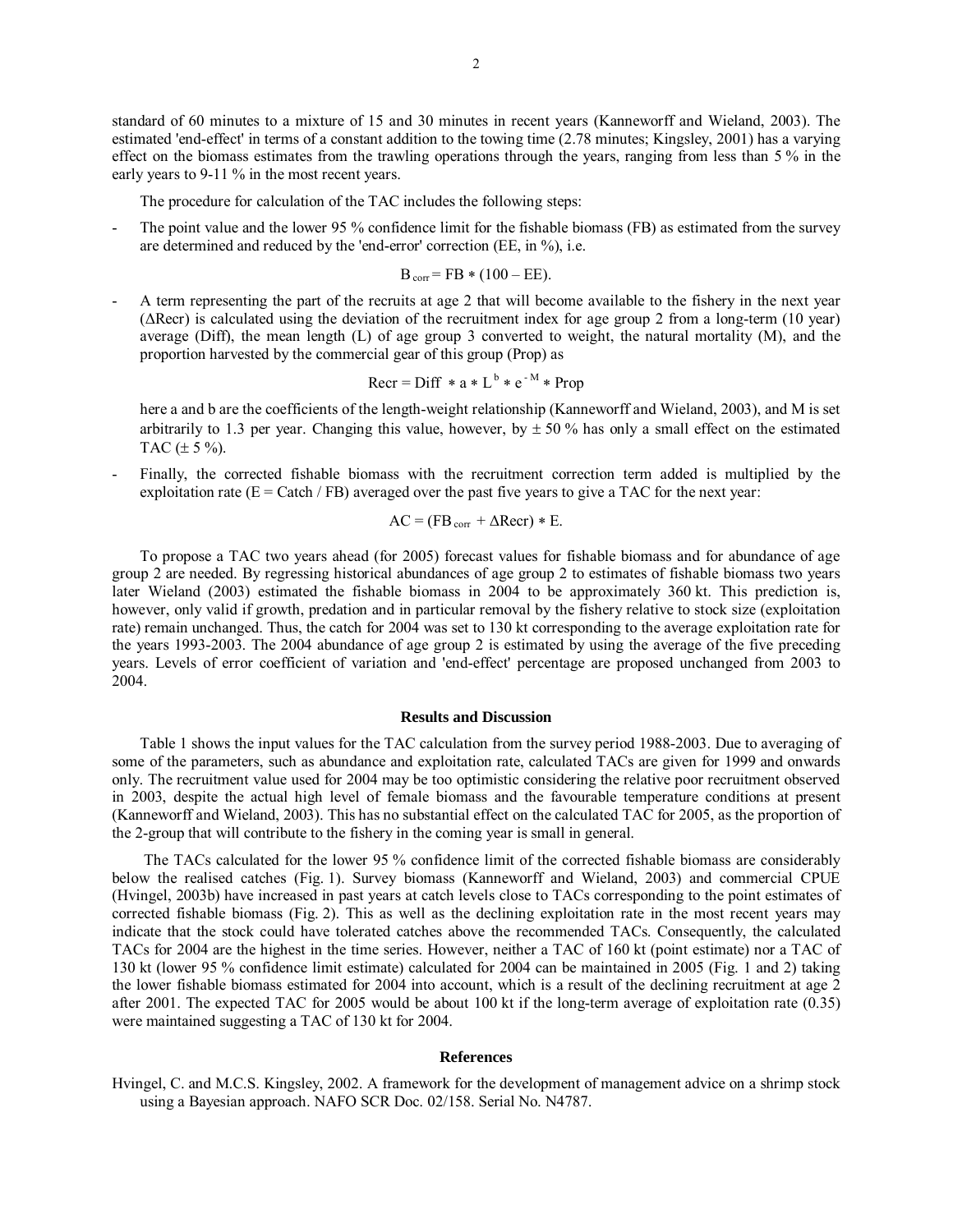- Hvingel, C., 2003a. Assessment, prediction and risk analysis of stock development: Shrimp off West Greenland, 2003. NAFO SCR Doc. 03/73. Serial No. N4912.
- Hvingel, C., 2003b. The fishery for northern shrimp (*Pandalus borealis*) off West Greenland, 1970-2003. NAFO SCR Doc. 03/75. Serial No. N4914.
- Kanneworff, P. and K. Wieland, 2003. Stratified-random trawl survey for shrimp (*Pandalus borealis*) in NAFO Subarea 0+1, in 2003. NAFO SCR Doc. 03/71. Serial No. N4910.
- Kingsley, M.C.S., 2001. Studies in 2001 on the end-effect of the Skjervøy 3000 trawl in the West Greenland shrimp survey. NAFO SCR Doc. 01/177. Serial No. N4566.
- Wieland, K., 2003. Abundance of young (age 1, 2 and 3) northern shrimp (*Pandalus borealis*) off West Greenland (NAFO Subareas 0+1) in 1993-2003, and changes in mean size at age related to temperature and stock size. NAFO SCR Doc. 03/76. Serial No. N4916.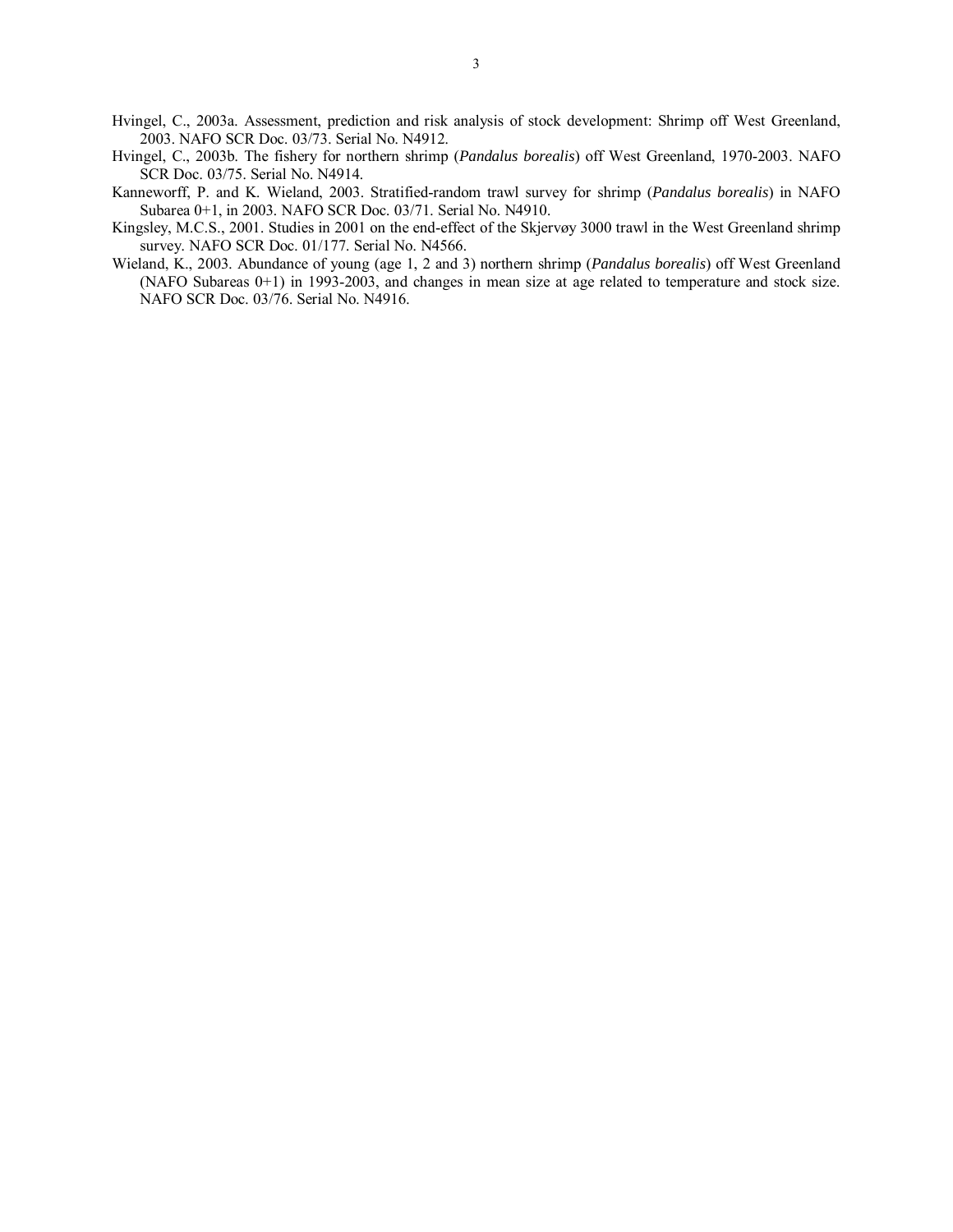TABLE 1. TAC-calculation for total shrimp distribution area in SA 0+1. (Catches 1988-2003 from Hvingel, 2003b; Catch for 2004 corresponds to the proposed TAC; CV: coefficient of variation, L<sub>50</sub>: length at which 50% of the shrimp are retained in a commercial trawl, Age 2 abundance 1988-1992 set to 4.0 due to missing observations).

| Year |             | <b>Biomass</b> |        |          |                             | <b>Recruitment</b> |            |        |            |                | <b>Exploitation rate</b> |                   |           | Calc. TAC for next year |             |                    |             |
|------|-------------|----------------|--------|----------|-----------------------------|--------------------|------------|--------|------------|----------------|--------------------------|-------------------|-----------|-------------------------|-------------|--------------------|-------------|
|      | Catch       |                | $CV\%$ | Fishable | End-<br>error<br>corr. $\%$ | Age 2              | Diff. from | Mean   | Prop. of   |                |                          | 5-year<br>average | 1993-2004 | Lower CL                |             | Point estimate     |             |
|      | $'000$ tons | Total          |        |          |                             | abundance          | $10-vr$    | length | age 3      | $\Delta$ Recr. | Yearly                   |                   |           |                         |             |                    |             |
|      |             |                |        |          |                             | index              | mean       | age 3  | $> L_{50}$ |                |                          |                   |           | $E_{5 \text{ yr}}$      | $E$ '93-'04 | $E_{5 \text{ yr}}$ | $E_{93-04}$ |
| 1988 | 73.6        | 229.8          | 13.5   | 216.9    |                             | 4.00               |            |        |            |                | 0.339                    |                   |           |                         |             |                    |             |
| 1989 | 80.7        | 228.0          | 17.8   | 199.6    |                             | 4.00               |            |        |            |                | 0.404                    |                   |           |                         |             |                    |             |
| 1990 | 84.0        | 228.3          | 17.9   | 213.9    | 4.0                         | 4.00               |            |        |            |                | 0.393                    |                   |           |                         |             |                    |             |
| 1991 | 91.5        | 172.6          | 13.2   | 146.3    | 6.5                         | 4.00               |            |        |            |                | 0.625                    |                   |           |                         |             |                    |             |
| 1992 | 105.5       | 225.1          | 13.0   | 202.0    | 5.9                         | 4.00               |            |        |            |                | 0.522                    | 0.457             |           |                         |             |                    |             |
| 1993 | 91.0        | 256.8          | 11.7   | 232.7    | 5.7                         | 4.86               |            | 16.9   |            |                | 0.391                    | 0.467             |           |                         |             |                    |             |
| 1994 | 92.8        | 270.6          | 19.6   | 249.5    | 5.8                         | 3.62               |            | 17.4   |            |                | 0.372                    | 0.461             |           |                         |             |                    |             |
| 1995 | 87.4        | 217.1          | 13.4   | 201.2    | 6.2                         | 2.63               |            | 17.7   |            |                | 0.434                    | 0.469             |           |                         |             |                    |             |
| 1996 | 84.1        | 248.9          | 16.0   | 212.0    | 6.1                         | 13.50              |            | 17.3   |            |                | 0.397                    | 0.423             |           |                         |             |                    |             |
| 1997 | 78.1        | 206.2          | 15.0   | 185.4    | 5.8                         | 3.94               |            | 17.7   |            |                | 0.421                    | 0.403             |           |                         |             |                    |             |
| 1998 | 80.5        | 293.3          | 18.9   | 263.0    | 6.8                         | 7.23               | $+2.37$    | 17.4   | 0.55       | 1.1            | 0.306                    | 0.386             |           | 59                      |             | 95                 |             |
| 1999 | 92.2        | 287.4          | 14.1   | 251.6    | 9.0                         | 12.60              | $+7.42$    | 18.4   | 0.65       | 4.8            | 0.366                    | 0.385             |           | 65                      |             | 90                 |             |
| 2000 | 97.2        | 349.5          | 10.8   | 301.0    | 10.2                        | 15.99              | $+9.95$    | 18.5   | 0.65       | 6.6            | 0.323                    | 0.363             |           | 79                      |             | 100                |             |
| 2001 | 102.8       | 349.2          | 12.3   | 304.3    | 11.4                        | 19.88              | $+12.65$   | 18.2   | 0.60       | 7.4            | 0.338                    | 0.351             |           | 73                      |             | 97                 |             |
| 2002 | 129.2       | 492.7          | 13.4   | 393.3    | 9.2                         | 12.71              | $+3.88$    | 17.0   | 0.50       | 1.5            | 0.328                    | 0.332             |           | 87                      |             | 119                |             |
| 2003 | 132.0       | 653.3          | 11.4   | 582.0    | 11.5                        | 7.29               | $-2.41$    | 16.4   | 0.45       | $-0.8$         | 0.227                    | 0.316             |           | 126                     |             | 163                |             |
| 2004 | 130.0       |                | 11.4   | 358.3    | 11.5                        | 13.69              | $+3.76$    | 16.4   | 0.45       | 1.2            | 0.363                    | 0.316             | 0.356     |                         | 87          |                    | 113         |